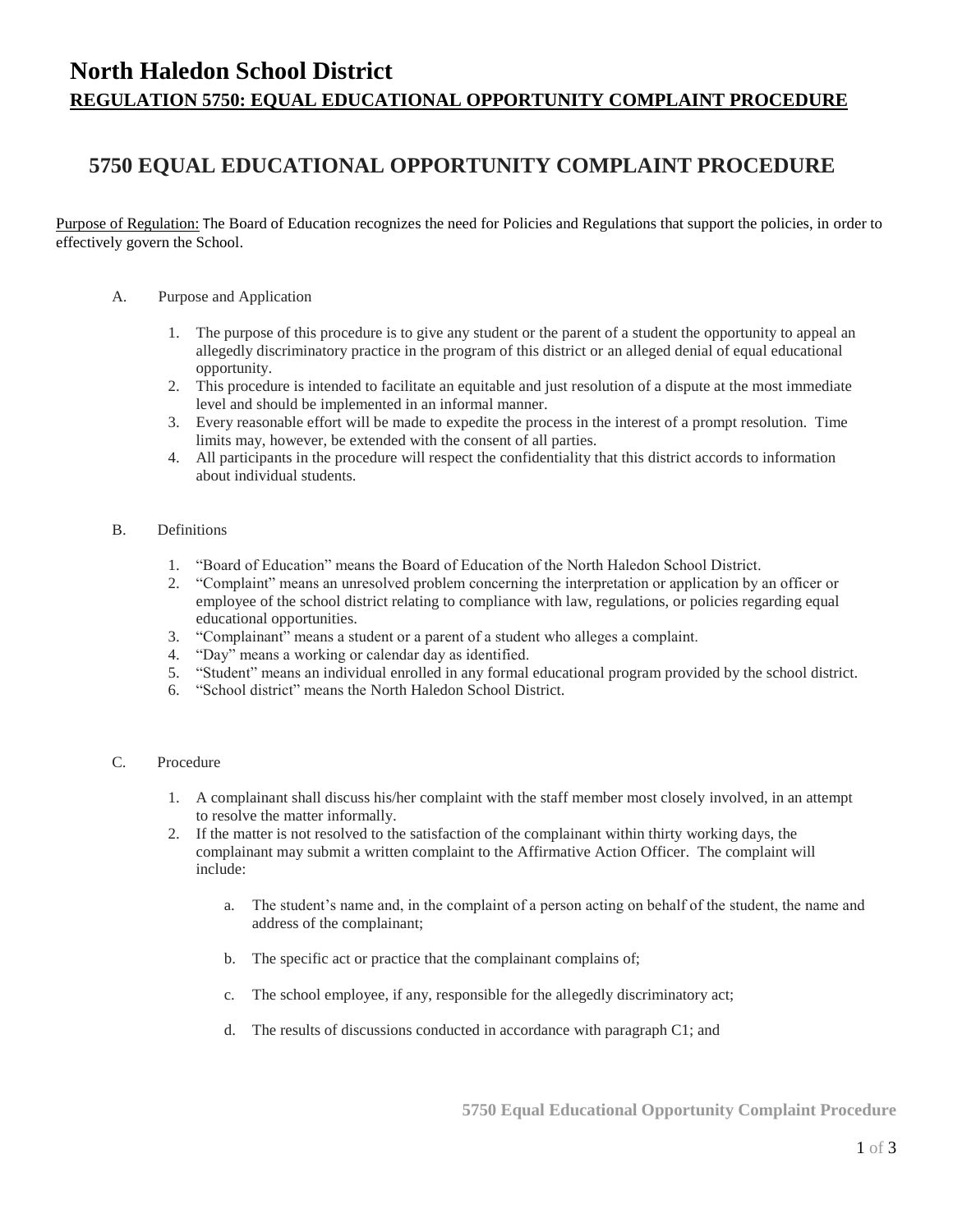- e. The reasons why those results are not satisfactory.
- 3. The Affirmative Action Officer will investigate the matter informally and will respond to the complainant in writing no later than seven working days after receipt of the written complaint. A copy of the complaint and the response will be forwarded to the Superintendent.
- 4. The response of the Affirmative Action Officer may be appealed to the Superintendent in writing within three working days after it has been received by the complainant. The appeal will include the original complaint, the response to the complaint, and the complainant's reason for rejecting the response. A copy of the appeal must be given to the staff member alleged to have acted discriminatorily.
- 5. On his/her timely request (that is, submitted before the expiration of the time within which the Superintendent must render a decision), the complainant will be given an informal hearing before the Superintendent, at a time and place convenient to the parties, but no later than seven working days after the request for a hearing has been submitted. The Superintendent may also require the presence at the hearing of the staff member charged with a discriminatory act and any other person with knowledge of the act complained of.
- 6. The Superintendent will render a written decision in the matter no later than ten working days after the appeal was filed or the hearing was held, whichever occurred later. Copies of the decision will be given to all parties and to the Board of Education.
- 7. The complainant may appeal the Superintendent's decision to the Board by filing a written appeal with the Board Secretary no later than three working days after receipt of the Superintendent's decision. The appeal will include:
	- a. The original complaint,
	- b. The response to the complaint,
	- c. The Superintendent's decision,
	- d. A transcript of the hearing, if one has been made, or a summary of the hearing to which all parties have consented, and
	- e. The complainant's reason for believing the Superintendent's decision should be changed.
- 8. A copy of the appeal to the Board must be given to the staff member, if any, charged with a discriminatory act.
- 9. The Board will review all papers submitted and may render a decision on the basis of the proceedings below. If the complainant so requests, the Board may convene a hearing, at which all parties may be represented by counsel and may present and examine witnesses, who will testify under oath.
- 10. The Board will render a written decision no later than forty-five calendar days after the appeal was filed or the hearing held, whichever occurred later. Copies of the decision will be given to all parties.